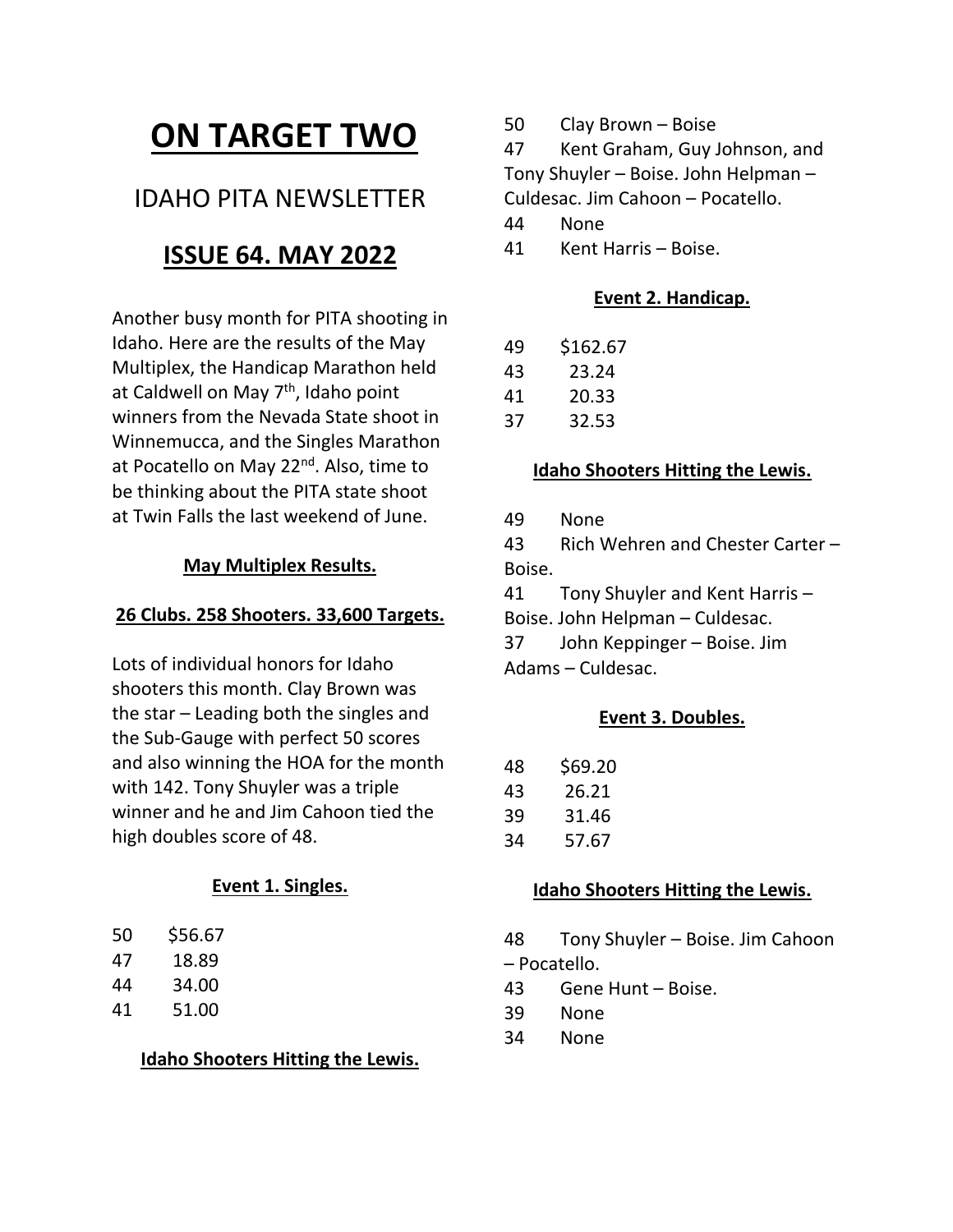# **Event 4. Sub‐Gauge. 4 Clubs. 13 Shooters. 650 Targets.**

- 50 \$31.20
- 48 10.40
- 44 31.20
- 39 10.40

# **Idaho Shooters Hitting the Lewis.**

- 50 Clay Brown Boise.
- 48 John Keppinger Boise.
- 44 None
- 39 Don McFarland Boise.

# **Idaho PITA All‐Star team points.**

Clay Brown  $-13$ . Tony Shuyler  $-5$ . Jim Cahoon – 5.

# **Idaho PITA Handicap Marathon. Caldwell Gun Club. May 7, 2022.**

47 shooters fired at 15,600 targets on a day that saw thunderstorms all around the shoot but none hit the club.

Kyle Perry topped the first handicap with his 94 and it earned him a punch and his PITA 27‐yard pin. Mike Clark and Clay Brown were high on the second handicap with 93's and Gwen Houser's 95 in the third handicap was the high score of the day.

On the three hundred handicap total, sub‐junior Weston Andersen led scoring with 276 to take champion's honors. Brad Viser won short yardage with 268,

Houser led mid‐yardage with 273 and Brown won long yardage with 267.

In the doubles event three 94's led the scoring with Chris Felty winning a shoot‐ off over Guy Johnson and Tim Hunt.

Houser rode her 95 in the last handicap to a five‐bird win for the HOA champion's pin with a 365 score.

Tyson Hunt and Weston Anderson both earned their Idaho PITA 25 straight pins at this shoot.

# **Wins and High Scores.**

# **Event One. Handicap. 42 Entries.**

| High  | Kyle Perry                  | 94 |
|-------|-----------------------------|----|
| Short | <b>Weston Anderson</b>      | 93 |
|       | <b>Brad Visser</b>          | 87 |
| Mid   | Gwen Houser                 | 89 |
|       | Aiden Visser                | 87 |
| Long  | Waylon Klundt               | 88 |
|       | Guy Johnson                 | 88 |
| Lady  | <b>Tarynn Harrsch</b>       | 87 |
|       | <b>Tammy Shuyler</b>        | 80 |
| Vet   | <b>Bill Hirning</b>         | 86 |
|       | <b>Rick Erickson</b>        | 85 |
|       | Junior Blake McCutecheon 86 |    |
|       | <b>Tyson Hunt</b>           | 81 |

# **Event Two. Handicap. 44 Entries.**

| High Mike Clark   | 93 |
|-------------------|----|
| Clay Brown        | 93 |
| Short Brad Visser | 91 |
| Chris Felty       | 90 |
| Dave Felty Sr.    | 90 |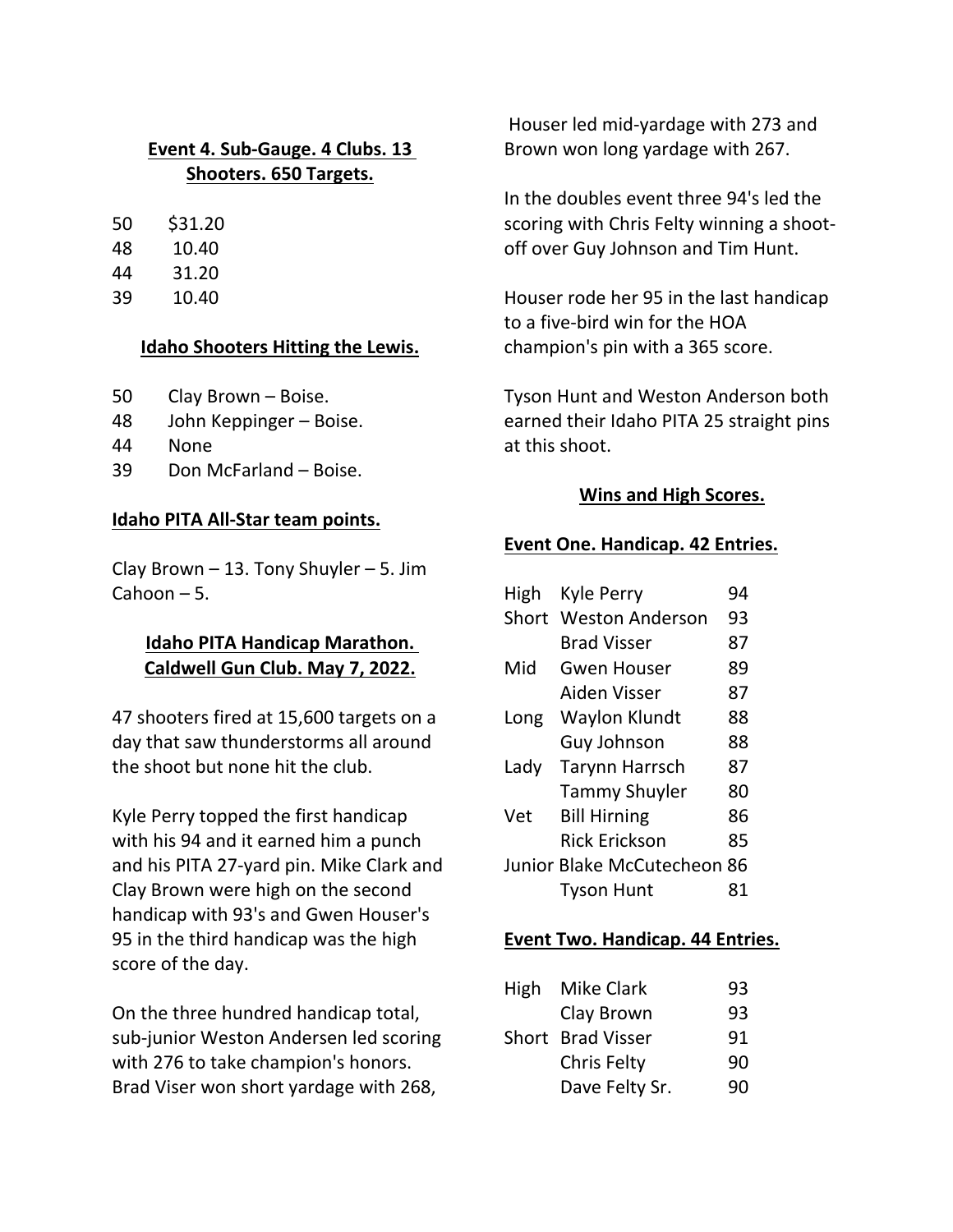| Mid  | <b>Tim Hunt</b>            | 91 |
|------|----------------------------|----|
|      | <b>Kirk Bork</b>           | 89 |
| Long | Kent Graham                | 92 |
|      | <b>Stuart Welton</b>       | 89 |
| Lady | <b>Gwen Houser</b>         | 89 |
|      | Kay Klundt                 | 87 |
| Vet  | <b>Roy Williams</b>        | 88 |
|      | Guy Johnson                | 87 |
|      | <b>Junior Aiden Visser</b> | 91 |
|      | <b>Weston Anderson</b>     |    |

# **Event Three. Handicap. 42 Entries.**

| High  | <b>Gwen Houser</b>       | 95 |
|-------|--------------------------|----|
| Short | <b>Weston Anderson</b>   | 93 |
|       | Nate Amrein              | 91 |
|       | <b>Chris Felty</b>       | 91 |
|       | Dave Felty Sr.           | 91 |
| Mid   | Alex Bringhurst          | 92 |
|       | <b>Tim Hunt</b>          | 89 |
| Long  | <b>Mike Houser</b>       | 92 |
|       | Clay Brown               | 89 |
| Lady  | Kay Klundt               | 90 |
|       | <b>Tammy Shuyler</b>     | 87 |
|       | <b>Tarynn Harrsch</b>    | 87 |
| Vet   | Gene Watson              | 89 |
|       | Mike Strong              | 89 |
|       | <b>Junior Tyson Hunt</b> | 89 |
|       | Blake McCutcheon 87      |    |

# **Total 300 Handicap.**

| Champ Weston Andersen |                     | 276 |
|-----------------------|---------------------|-----|
|                       | Short Brad Visser   | 268 |
|                       | <b>Chris Felty</b>  | 266 |
| Mid                   | <b>Gwen Houser</b>  | 273 |
|                       | <b>Tim Hunt</b>     | 266 |
| Long                  | Clay Brown          | 267 |
|                       | <b>Mike Houser</b>  | 264 |
|                       | Lady Tarynn Harrsch | 259 |

|     | Kay Klundt                 | 255 |
|-----|----------------------------|-----|
| Vet | Guy Johnson                | 260 |
|     | <b>Roy Williams</b>        | 252 |
|     | <b>Junior Aiden Visser</b> | 263 |
|     | <b>Tyson Hunt</b>          | 257 |

# **Event four. Doubles. 28 Entries.**

| High | <b>Chris Felty</b>            | 94 (wso) |
|------|-------------------------------|----------|
|      | Guy Johnson                   | 94       |
|      | Tim Hunt                      | 94       |
| AA   | Kent Harris                   | 91       |
| А    | Mike Houser                   | 91       |
|      | Kyle Perry                    | 91       |
| В    | Gwen Houser                   | 92 (wso) |
|      | Waylon Klundt                 | 92       |
| C    | <b>Gene Watson</b>            | 90       |
|      | Kent Graham                   | 87       |
| D    | Cal Kidney                    | 83       |
| Lady | Kay Klundt                    | 78       |
|      | <b>Tammy Shuyler</b>          | 64       |
| Vet  | <b>Chester Carter</b>         | 90       |
|      | Rich Wehren                   | 78       |
|      | <b>Junior Weston Andersen</b> | 83       |
|      | Aiden Visser                  | 74       |
|      |                               |          |

# **High‐Over‐All.**

| <b>Champ Gwen Houser</b> |                        | 365 |
|--------------------------|------------------------|-----|
| AA                       | <b>Kent Harris</b>     | 321 |
| A                        | Chris Felty            | 360 |
|                          | Clay Brown             | 356 |
| B                        | <b>Tim Hunt</b>        | 360 |
|                          | <b>Weston Andersen</b> | 359 |
| C                        | <b>Kent Graham</b>     | 343 |
|                          | Aiden Visser           | 337 |
| D                        | Kay Klundt             | 333 |
|                          | <b>Tammy Shuyler</b>   | 312 |
|                          | <b>Mike Strong</b>     | 312 |
| Vet                      | Guy Johnson            | 354 |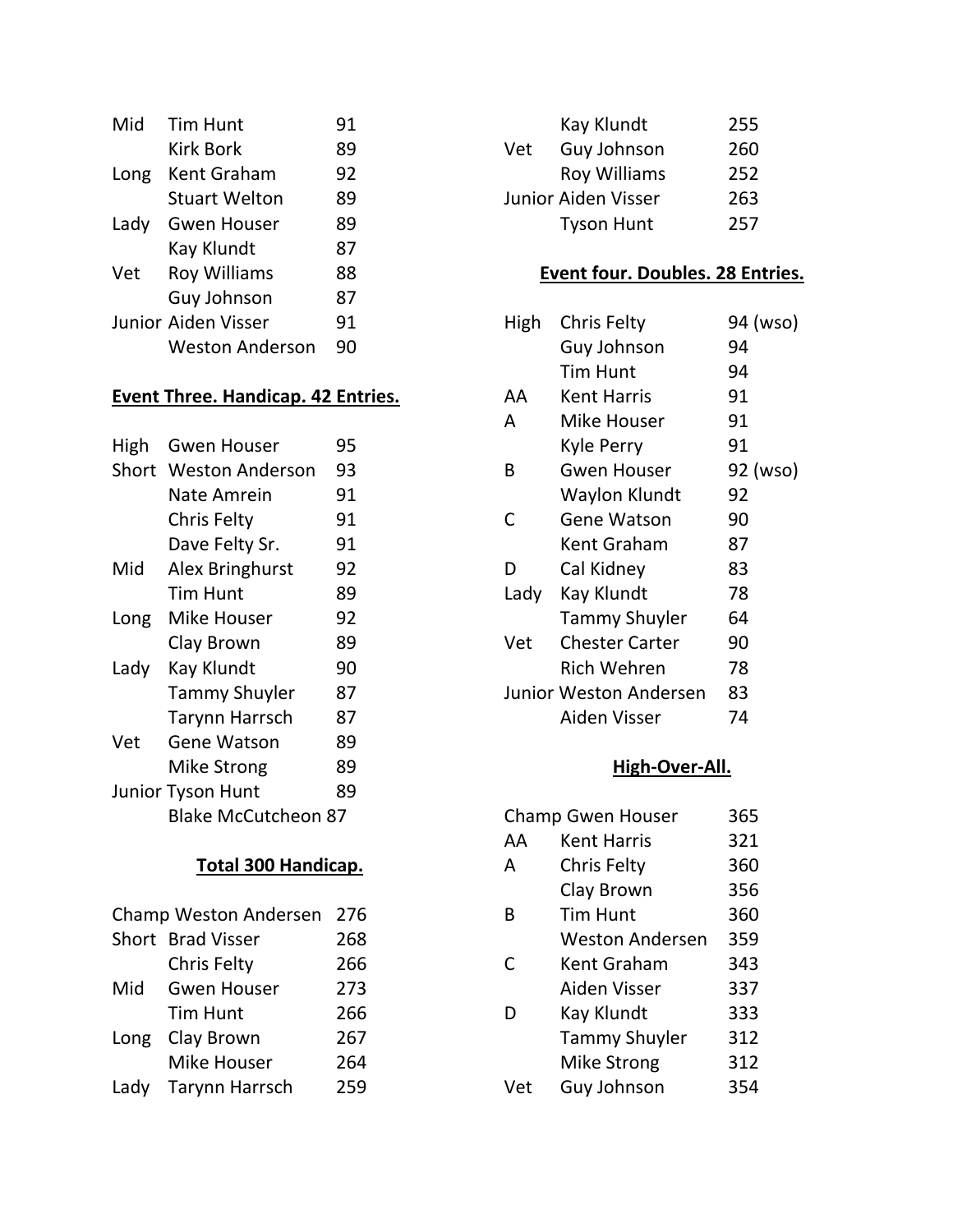Chester Carter 334

#### **Idaho PITA All‐Star Team Points.**

Gwen Houster – 28 and 3 category. Mike Houser – 9. Tammy Shuyler – 11 category. Kay Klundt – 19 category. Waylon Klundt – 7. Aiden Visser – 7 and 9 category. Brad Visser – 9. Chris Felty – 19. Dave Felty Sr. ‐ 2. Kyle Perry – 8. Guy Johnson – 7 and 14 category. Tarynn Harrsch – 9 category. Bill Hirning – 3 category. Rick Erickson – 2 category. Blake McCutecheon – 5 category. Mike Clark – 5. Clay Brown – 16. Kirk Bork – 2. Kent Graham – 13. Stuart Welton – 2. Roy Williams – 6 category. Nate Amrein – 2. Alex Bringhurst – 3. Gene Watson – 3 and 3 category. Mike Strong – 5 and 3 category. Kent Harris – 11. Cal Kidney – 3. Chester Carter – 8 category. Rich Wehren  $-2$  category.

# **29 Idaho shooters earned Idaho PITA All‐Star team points at this shoot.**

#### **Nevada State Shoot. Winnemucca. May 13‐15.**

Since there were so many Idaho shooters here, we will list any Idaho shooters who qualified for Idaho PITA All‐Star team points.

#### **Event 1. Singles.**

| 99 |
|----|
| 99 |
| 99 |
|    |

| B                   | Kyle Perry      | 98 |
|---------------------|-----------------|----|
| <b>B RU</b>         | Alex Bringhurst | 97 |
| C                   | Aiden Visser    | 98 |
| D                   | Jessica Shetler | 93 |
| Lady RU Gwen Houser |                 | 92 |

#### **Event 2. Handicap**

| High | <b>Stu Welton</b>            | 95 |
|------|------------------------------|----|
| Vet  | <b>Bernie Voyles</b>         | 94 |
|      | <b>Yd RU Alex Bringhurst</b> | 92 |
|      | Lady Gwen Houser             | 91 |

#### **Event 3. Doubles.**

|     | Class Rick Ruggles           | 95 |
|-----|------------------------------|----|
|     | <b>B Class Waylon Klundt</b> | 92 |
| RU  | Alex Bringhurst              | 89 |
|     | <b>Brian Lancaster</b>       | 89 |
| Vet | <b>Chester Carter</b>        | 91 |
|     | Lady RU Gwen Houser          | 88 |

#### **Event 4. First Half of the Singles**

#### None

#### **Event 4. Second Half of the Singles.**

| AA                  | Stu Welton          | 100 |
|---------------------|---------------------|-----|
|                     | Jim Bauer           | 98  |
| A                   | <b>Mike Clark</b>   | 100 |
|                     | <b>Tony Shuyler</b> | 97  |
| Vet                 | <b>Rick Ruggles</b> | 100 |
| Lady RU Gwen Houser |                     | 94  |

#### **Total 200 Singles.**

| Champ Stu Welton |                     | 198 |
|------------------|---------------------|-----|
| А                | Mike Clark          | 196 |
|                  | <b>Tony Shuyler</b> | 196 |
|                  | Clay Brown          | 196 |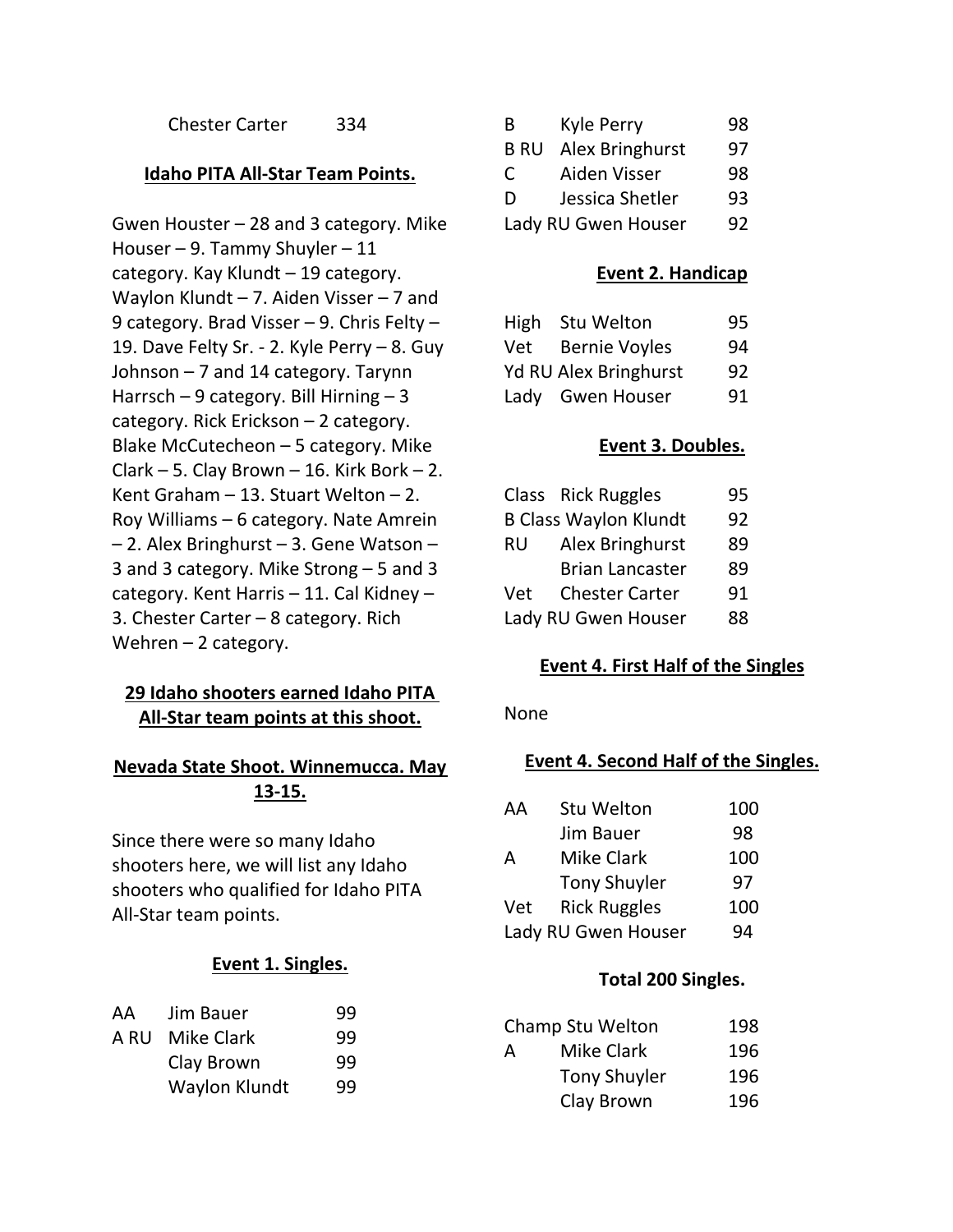Vet RU Rick Ruggles 194

#### **Handicap Championship.**

| HAA                      |    |
|--------------------------|----|
| <b>Yd RU Mike Houser</b> | 94 |
| Vet Darel Holcomb        | 94 |

| <b>RU</b>                 | Stu Welton       | 384 |
|---------------------------|------------------|-----|
| <b>Vet RU Marc Banner</b> |                  | 377 |
|                           | Lady Gwen Houser | 367 |

#### **HOA**

| A RU | <b>Tony Shuyler</b> | 652 |
|------|---------------------|-----|
|      | Waylon Klundt       | 652 |
| Vet  | <b>Rick Ruggles</b> | 650 |
|      | Marc Banner         | 647 |
| Lady | <b>Gwen Houser</b>  | 637 |

#### **Idaho PITA All‐Star Team Points.**

Jim Bauer – 10. Mike Clark – 20. Clay Brown – 15. Waylon Klundt – 17. Kyle Perry – 5. Alex Bringhurst – 12. Aiden Visser – 5. Jessica Shetler – 5. Gwen Houser – 43 category. Rick Ruggles – 10 and 21 category. Brian Lancaster  $-4$ . Chester Carter – 5 category. Stuart Welton – 35. Bernie Voyles – 6. Tony Shuyler – 23. Marc Banner – 12 category. Darol Holcomb – 15 category. Mike Houser – 9.

#### **18 Idaho shooters earned Idaho PITA All‐Star team points at this shoot.**

# **PITA 500 Bird Singles Marathon. May 22, 2022. Pocatello Trap Club.**

35 shooters thought they had a nice day to shoot – and it was, except for one event where a thunderstorm blew through and part of it was shot in wind – rain‐ hail – and cold. 23 shooters shot all 500 targets and qualified for their "I Shot It All" personalized plaques. 15,100 registered targets were thrown, and some good scores were shot.

Kent Graham posted a perfect 100 in the second event and Waylon Klundt had the only other perfect score for the day in event 4.

Waylon captured the big prize of the day winning the HOA champion's personalized buckle with his 492‐score topping Clay Brown by 3 targets. Winning buckles for best 300 totals were: Bob Tomlin, Brown, Kyle Perry, John Workman, Ryan Crister, Kay Klundt, Guy Johnson, Kelsey Wickham, and Paul Jensen.

#### **Winners and High Scores.**

#### **Event 1. 100 Singles. 34 Entries.**

| AА | <b>Bob Tomlin</b>    | 95 |
|----|----------------------|----|
|    | <b>Kent Harris</b>   | 85 |
| А  | <b>Waylon Klundt</b> | 99 |
|    | Jeff Wright          | 99 |
| В  | <b>Kyle Perry</b>    | 97 |
|    | <b>Adrian Flores</b> | 97 |
| С  | John Workman         | 89 |
|    | <b>Josh Nelson</b>   | 94 |
|    |                      |    |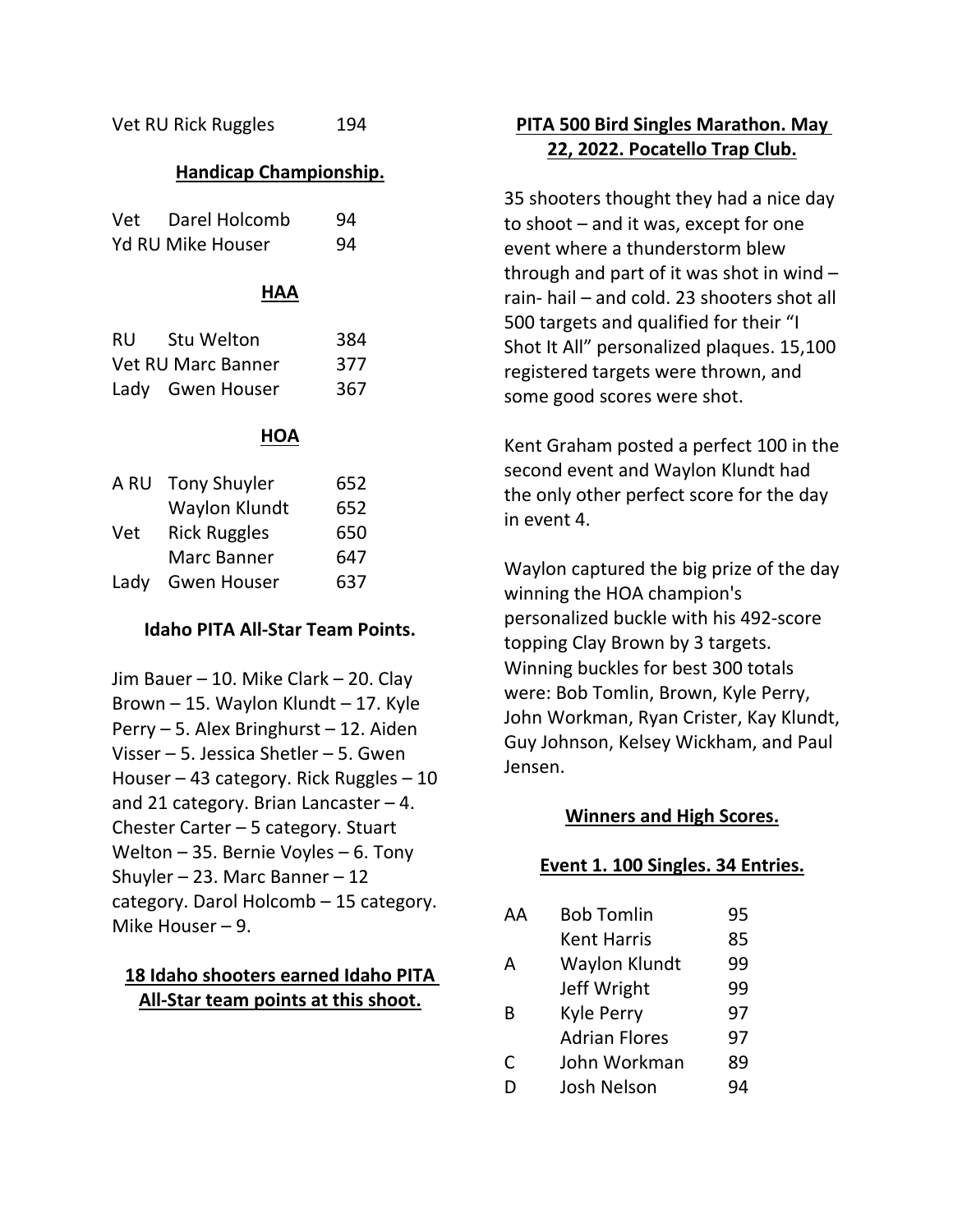|                       | <b>Ryan Critser</b>  | 93 |
|-----------------------|----------------------|----|
|                       | <b>Ashton Morris</b> | 93 |
|                       | <b>Ryan Hillyard</b> | 93 |
| Lady                  | Kay Klundt           | 83 |
|                       | Amy Hollifield       | 75 |
| Vet                   | Joe Hollifield       | 96 |
|                       | Ron Green            | 95 |
| Junior Kelsey Wickham |                      | 94 |
|                       | Kent Zane            | 89 |
| Rookie Paul Jensen    |                      | 91 |

#### **Event 2. 100 Singles. 33 Entries.**

| ΔД   | Bob Tomlin            | 95  |
|------|-----------------------|-----|
|      | Kent Harris           | 91  |
| А    | Kent Graham           | 100 |
|      | Waylon Klundt         | 99  |
| B    | Alex Bringhurst       | 98  |
|      | Darin Ames            | 97  |
| С    | John Workman          | 92  |
| D    | <b>Ryan Critser</b>   | 92  |
|      | Paul Jensen           | 92  |
| Lady | Kay Klundt            | 77  |
|      | Amy Hollifield        | 68  |
| Vet  | Rick Erickson         | 97  |
|      | Guy Johnson           | 97  |
|      | Junior Kelsey Wickham | 92  |
|      | Aiden Visser          | 90  |
|      |                       |     |

# **Event 3. 100 Singles. 32 Entries.**

| AΑ | <b>Bob Tomlin</b>    | 94 |
|----|----------------------|----|
|    | <b>Kent Harris</b>   | 85 |
| A  | Clay Brown           | 99 |
|    | Waylon Klundt        | 98 |
| B  | Kyle Perry           | 99 |
|    | <b>Adrian Flores</b> | 99 |
| C  | John Workman         | 87 |
| D  | <b>Ashton Morris</b> | 93 |
|    |                      |    |

|      | <b>Josh Nelson</b>    | 92  |
|------|-----------------------|-----|
| Lady | Kay Klundt            | 76  |
|      | Liz Reinstein         | 72  |
| Vet  | Guy Johnson           | 95  |
|      | <b>Rick Erickson</b>  | 94  |
|      | Junior Kelsey Wickham | 95  |
|      | Aiden Visser          | 86  |
|      | Rookie Paul Jensen    | 77. |
|      |                       |     |

# **Event 4. 100 Singles. 26 Entries.**

| AΑ   | Kent Harris         | 93  |
|------|---------------------|-----|
|      | <b>Bob Tomlin</b>   | 90  |
| А    | Waylon Klundt       | 100 |
|      | Guy Johnson         | 99  |
| В    | Darin Ames          | 97  |
|      | Alex Bringhurst     | 97  |
| C    | None                |     |
| D    | <b>Ryan Critser</b> | 91  |
|      | Ashton Morris       | 91  |
| Lady | Kay Klundt          | 79  |
| Vet  | Joe Hollifield      | 97  |
|      | Cal Kidney          | 87  |
|      | Junior Aiden Visser | 94  |
|      | Kelsey Wickham      | 93  |
|      | Rookie Brice Swager | 91  |
|      | Paul Jensen         | 86  |

# **Event 5. 100 Singles. 26 Entries.**

| AА | <b>Bob Tomlin</b>    | 96 |
|----|----------------------|----|
|    | <b>Kent Harris</b>   | 86 |
| А  | Kent Graham          | 97 |
|    | Clay Brown           | 97 |
| R  | <b>Nick Morrison</b> | 98 |
|    | <b>Rick Bradshaw</b> | 95 |
|    | Kyle Perry           | 95 |
|    | Kelly Wickham        | 95 |
|    | Zach Moedl           | 95 |
|    | None                 |    |